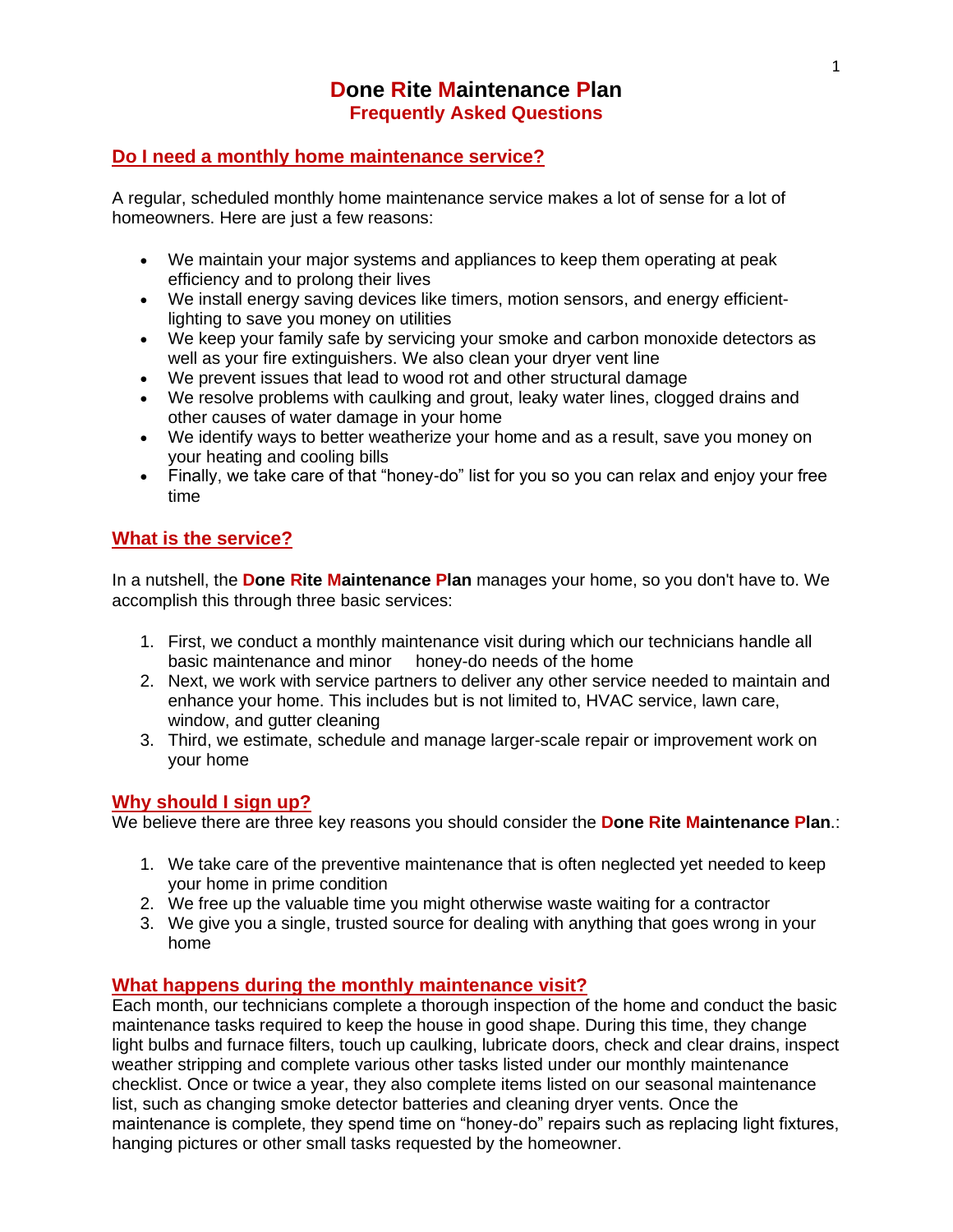## **How long does the monthly visit last?**

Our monthly maintenance appointments depend on the size of the home. Each range from about two and a half hours to a full eight-hour workday. Half the visit is spent completing the maintenance checklist, while the other half is dedicated to completing minor repairs and honeydo type projects.

### **Who conducts my maintenance appointments?**

We have a team of skilled technicians who conduct monthly maintenance appointments. Once you sign with us, you will receive an assigned technician and pick a monthly time slot based on your preference. Your assigned technician will come out each month on the same day (e.g., third Wednesday of the month) at the same time.

### **Do I need to be home for my appointment?**

You do not need to be home during your monthly maintenance appointment. Roughly 70% of our customers provide us with keys or garage codes so we can gain access when you are not available. This allows us to deal with problems and meet our contractors at your home without disrupting your busy schedule. Just think, no more waiting around during a four-hour window for help to arrive.

#### **Whom do I call if I have a question or problem?**

Each customer is assigned to a home manager at the outset of their contract. Your home manager is then responsible for managing all work done in your home by our technicians and service partners. Your home manager handles scheduling, estimating and quality assurance while also managing the ongoing list of work to be done in your home.

### **Are larger repairs included in the monthly maintenance visit?**

Most repairs taking 30 minutes or less to complete are included in the basic monthly maintenance cost. Products that cost less than \$30 are covered under the basic fee. For larger projects, our in-house handyman or appropriate service partners will provide an estimate for your approval before doing the work.

#### **Do you get multiple bids for larger projects?**

We try to balance the need to offer competitive pricing with our goal of providing high-end results. For that reason, we work with a pool of screened and qualified service partners on all project work. Because we work with them regularly, they give us preferred pricing, which allows us to manage the work for you while remaining competitive. We will not be the cheapest provider around, but we will take the entire burden of the project off your shoulders and we guarantee the quality of the work.

## **Do I need to sign up for all of your services?**

The only required service is the basic monthly maintenance program. Through this service, we get to know your home and take care of the little issues that arise before they become big ones.

#### **I already have an HVAC service. Would I need to switch?**

The additional service offerings are available to you on an a la carte basis – you only sign up for the ones you want. We recognize that as a homeowner, you may already have a specific vendor you trust, and we encourage you to continue to use them if you prefer. If you decide after your contract has begun that you would like to add a service, we would be happy to accommodate that request.